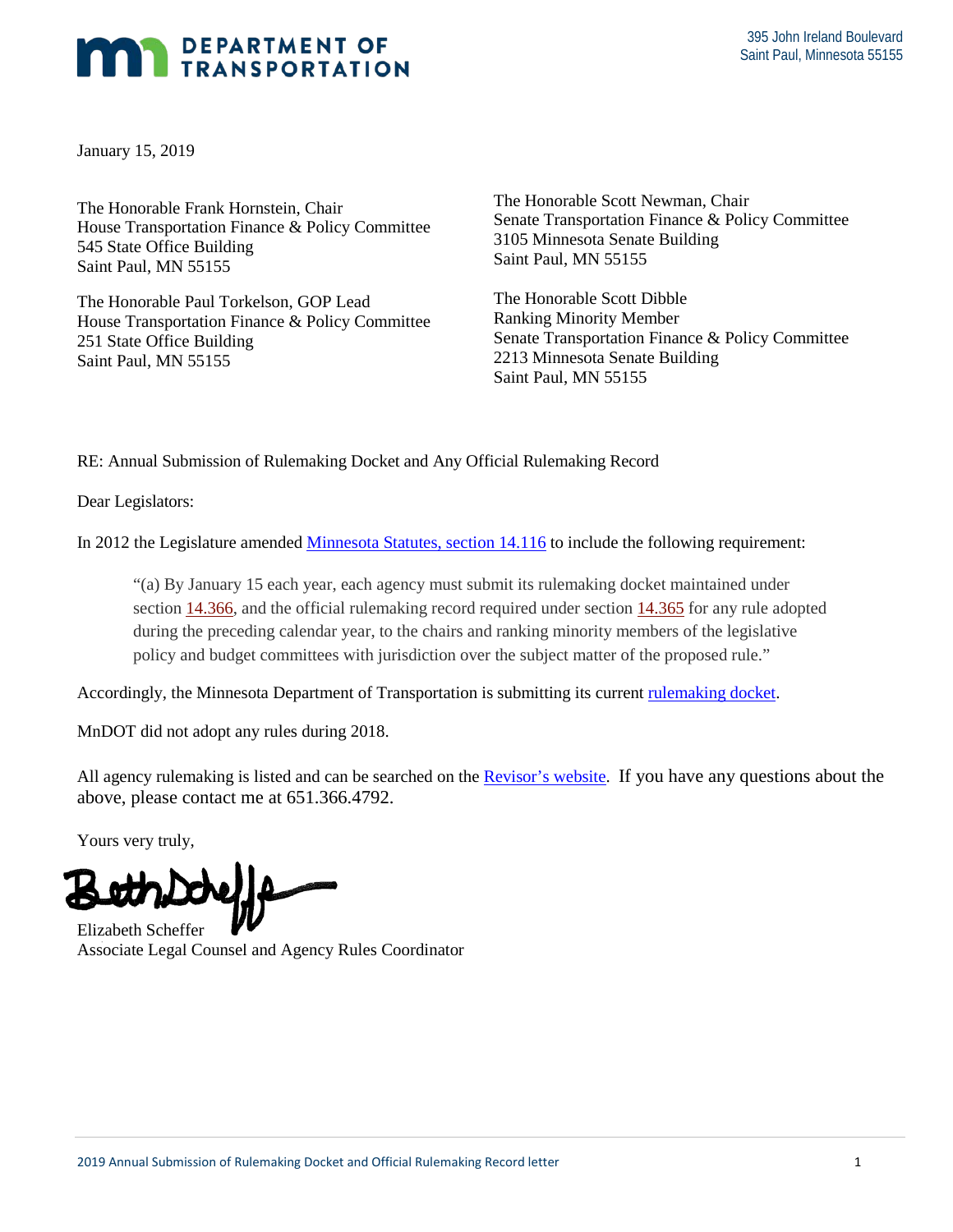## **MINNESOTA DEPARTMENT OF TRANSPORTATION PUBLIC RULEMAKING DOCKET**

List of Pending Rulemakings

Minnesota Statutes 14.366

| <b>MnDOT Contact</b>                                                                                   | Subject Matter / RD#                                                       | <b>Current Status / Timetable</b>                                                                                                                                                                                                                                                                            | <b>Statutory Authority</b>                                        | <b>Published Notices</b><br>(State Register cite) | Comment Period /<br>Inspection Location &<br>Time                                              | Hearing Information:<br>Location, Requests for<br><b>Public Hearings &amp; Inspection</b> | Date of Rule Adoption,<br>Date Filed with Secretary<br>of State, Effective Date of<br>Rule |
|--------------------------------------------------------------------------------------------------------|----------------------------------------------------------------------------|--------------------------------------------------------------------------------------------------------------------------------------------------------------------------------------------------------------------------------------------------------------------------------------------------------------|-------------------------------------------------------------------|---------------------------------------------------|------------------------------------------------------------------------------------------------|-------------------------------------------------------------------------------------------|--------------------------------------------------------------------------------------------|
| Laura Nehl-Trueman<br>395 John Ireland Blvd.<br>MS 430<br>St. Paul, MN 55155                           | Minnesota Rules<br>Chapter 8835<br><b>Public Transit</b>                   | <b>Publication of Request</b><br>for Comments in the State<br>Register scheduled for<br>1-16-2018.                                                                                                                                                                                                           | Minn. Stat. 174.23<br>General powers and<br>duties.               | To be published on<br>1-16-2018.                  | Comment period will open<br>for the Request for<br>Comments on 1-16-2018.                      | N/A                                                                                       | N/A                                                                                        |
| laura.nehl-trueman@state.mn.us                                                                         | RO 4523                                                                    |                                                                                                                                                                                                                                                                                                              | Minn. Stat. 174.24<br>Public transit<br>participation<br>program. |                                                   |                                                                                                |                                                                                           |                                                                                            |
| William Jensen-Kowski<br>395 John Ireland Blvd.<br>St. Paul, MN 55155<br><b>MS 420</b><br>651 366-3649 | Minnesota Rules<br>Chapter 8840<br>Transportation for<br>Elderly, Disabled | Publication of Request for<br>Comments in the State<br>Register scheduled on or<br>about 3-25-2019.                                                                                                                                                                                                          | Minn. Stat. 174.30                                                | N/A                                               | Comment period will open<br>for the Request for<br>Comments starting on or<br>about 3-25-2019. | N/A                                                                                       | N/A                                                                                        |
| william.jensen-kowski@state.mn.us                                                                      |                                                                            |                                                                                                                                                                                                                                                                                                              |                                                                   |                                                   |                                                                                                |                                                                                           |                                                                                            |
| Kyle Fisher<br>395 John Ireland Blvd.<br>St. Paul, MN 55155<br>MS 130<br>651 366-4837                  | Minnesota Rules<br>Chapter 8880<br>Aeronautics                             | MnDOT is considering<br>possible amendments to<br>Chapter 8800 to update the<br>rules and to streamline the<br>rules with the current<br><b>Federal Aviation</b><br>Administration regulations<br>and standards. MnDOT has<br>not made a final decision<br>about whether to proceed<br>with this rulemaking. | Minn. Stat. 360.15,<br>360.595, 360.63,<br>360.83 and 360.90      | N/A                                               | N/A                                                                                            | N/A                                                                                       | N/A                                                                                        |
| kyle.c.fisher@state.mn.us                                                                              |                                                                            |                                                                                                                                                                                                                                                                                                              |                                                                   |                                                   |                                                                                                |                                                                                           |                                                                                            |